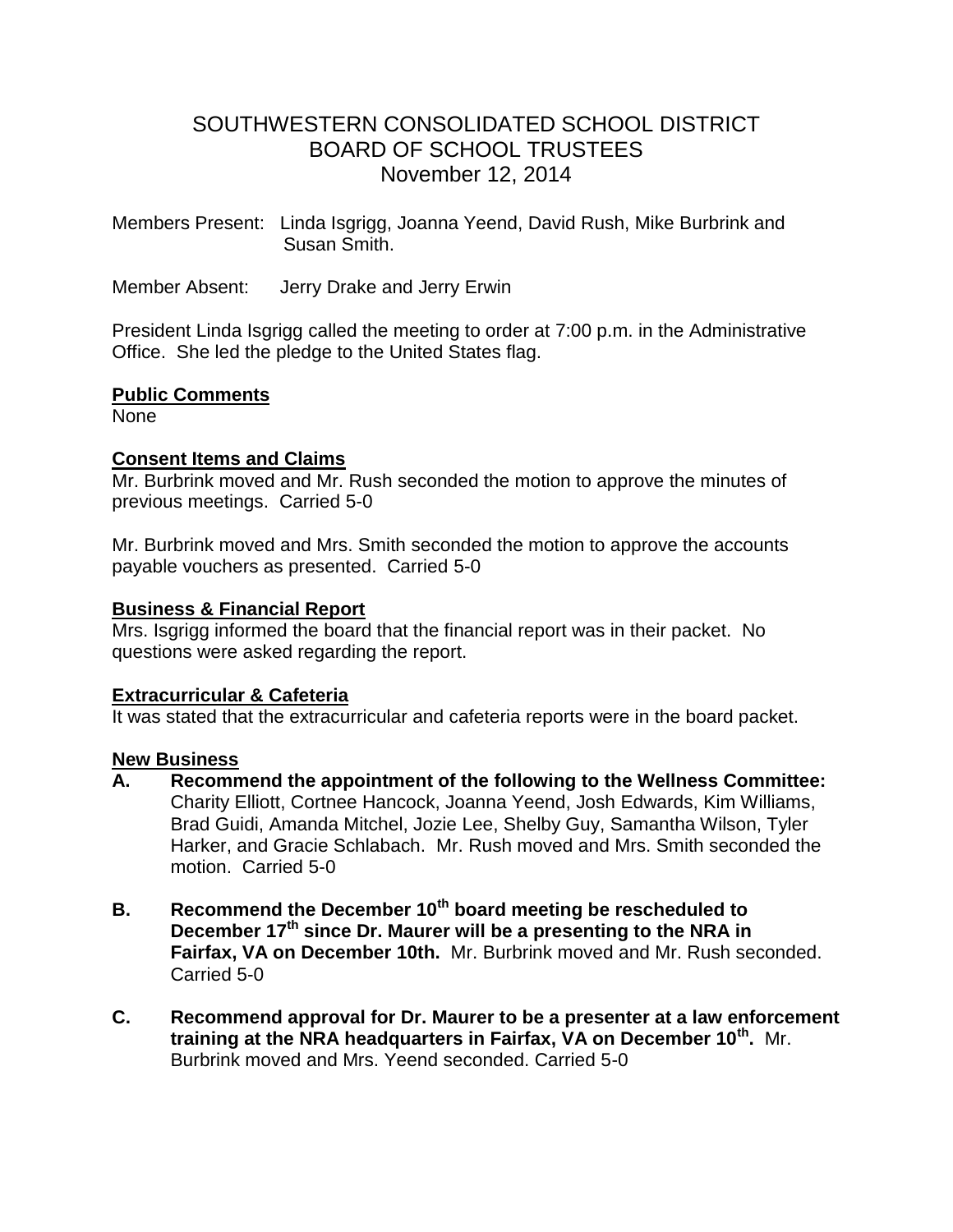- **D. Recommend the approval of the 2014-2017 Superintendent's Contract as advertised.** Mrs. Yeend moved and Mr. Burbrink seconded. Carried 4-1. Mr. Rush voted against it.
- **E. Recommend approval to start a trial Current Events Club at the high school.** Dr. Maurer had an amazing video that the kids had put together but it wouldn't play. Mrs. Smith moved and Mrs. Yeend seconded. Carried 5-0
- **F. Other**

 **Dr. Maurer presented the Title I Parent Involvement Policy.** Mr. Rush moved and Mrs. Yeend seconded. Carried 5-0

 **Dr. Maurer presented a donation from Mt. Pisgah Baptist Church to FCA for \$755.00.** Mr. Burbrink moved and Mrs. Yeend seconded. Carried 5-0

## **Reports & Presentations**

Mr. Edwards and Mr. Chase presented presented a certificate to each board member and the Superintendent. designating Southwestern as an "A" district. Both of the schools received As from the state as did the district.

# **Superintendent's Report**

Dr. Maurer distributed the Board of School Trustees Annual Calendar. It lists the items that occur each month. This will be used as an artifact for AdvancED to show progress toward systematic processes.

### **Personnel**

### **A. Staff Leaves/Resignations/Terminations**:

Kayla Walker resigned as 7<sup>th</sup> grade girl's basketball coach. Mr. Rush moved and Mr. Burbrink seconded. Carried 5-0

# **B. Recommendations to Hire:**

 Piper Hottell as the Guidance Coordinator Kimberly Ramseth as the sponsor of the Culture Club

Mr. Burbrink moved and Mrs. Yeend seconded. Carried 5-0

Shannon Gaudin as the assistant drama coach.

Transfer of Christina Decker from custodial to bus driver effective Nov. 3rd. Todd Weaver as maintenance assistant at \$14.50 an hour effective Nov. 3<sup>rd</sup>. Valerie Wilkins as a special education aide effective Nov 5<sup>th</sup>.